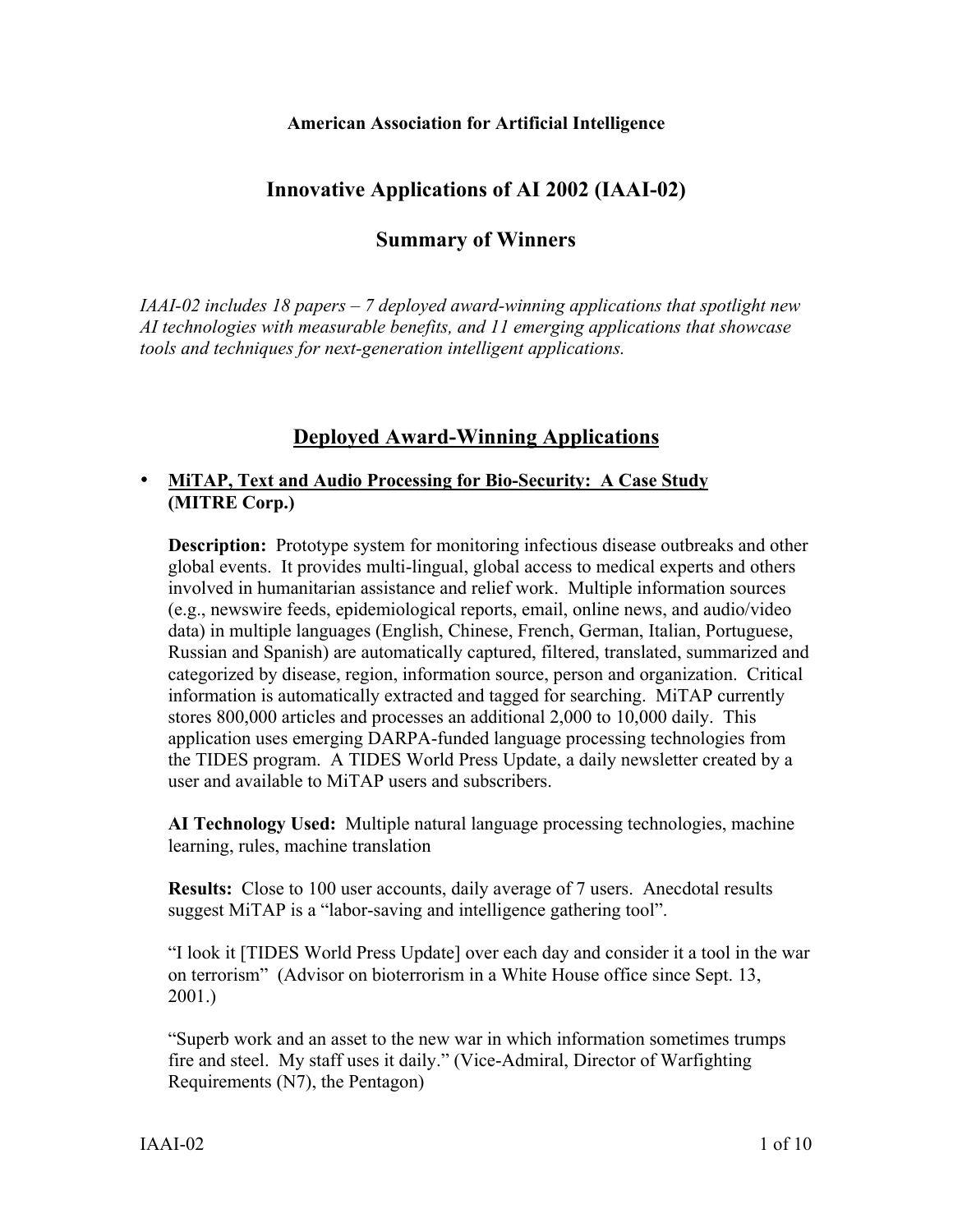"MiTAP has clearly become a national asset. It is enhancing our national security and, perhaps, altering the course of the war by informing those making decisions on topics critical to our understanding of the forces arrayed against us. This is a war, like all others, decided by information, but the opposition is obscure, affecting, and affected by, voices we cannot hear unless something like MiTAP amplifies and illuminates them." (Former Fleet Surgeon, Third Fleet, US Navy)

#### **RightNow eService Center: Internet Customer Service Using a Self-Learning Knowledge Base (RightNow Technologies, Inc.)**

**Description:** Customizable product that delivers customer service via the Internet. The system uses AI techniques for self-learning to facilitate automatic construction, maintenance (growth and organization of the knowledge bases), and navigation. It also uses metaknowledge relating to the usefulness of and relationships among answers to users' questions to enable the system to automatically provide most relevant possible answer to a user's question.

**AI Technology Used:** Integrates collaborative filtering, swarm intelligence, fuzzy logic, natural language processing, text clustering, and classification rule learning.

**Results:** Customers report dramatic decreases in support costs and increases in customer satisfaction.Statistics show an average of 87% of users able to answer their questions using eService Center.

## **Staff Scheduling for Inbound Call Centers and Customer Contact Centers (Blue Pumpkin Software)**

**Description:** Director is a scheduling application to optimize staffing for customer contact centers currently in use in approx. 800 call centers. Generates work schedules that satisfy and optimize a wide range of constraints (legal, union, corporate policy, employee preferences, etc.) and service quality metrics. The system can also schedule meetings and trainings, and can generate workforce plans for future hiring based on anticipated increases in user demand. Customers include 3M, Apple Computer, Federal Express, GE, AT&T, Time-Warner Cable, Verizon, Yahoo!, AOL, EDS, Cannon and more.

**AI Technology Used:** Constraint-based system using AI search techniques (depthfirst backtracking, beam search, iterative sampling, simulated annealing-like algorithm).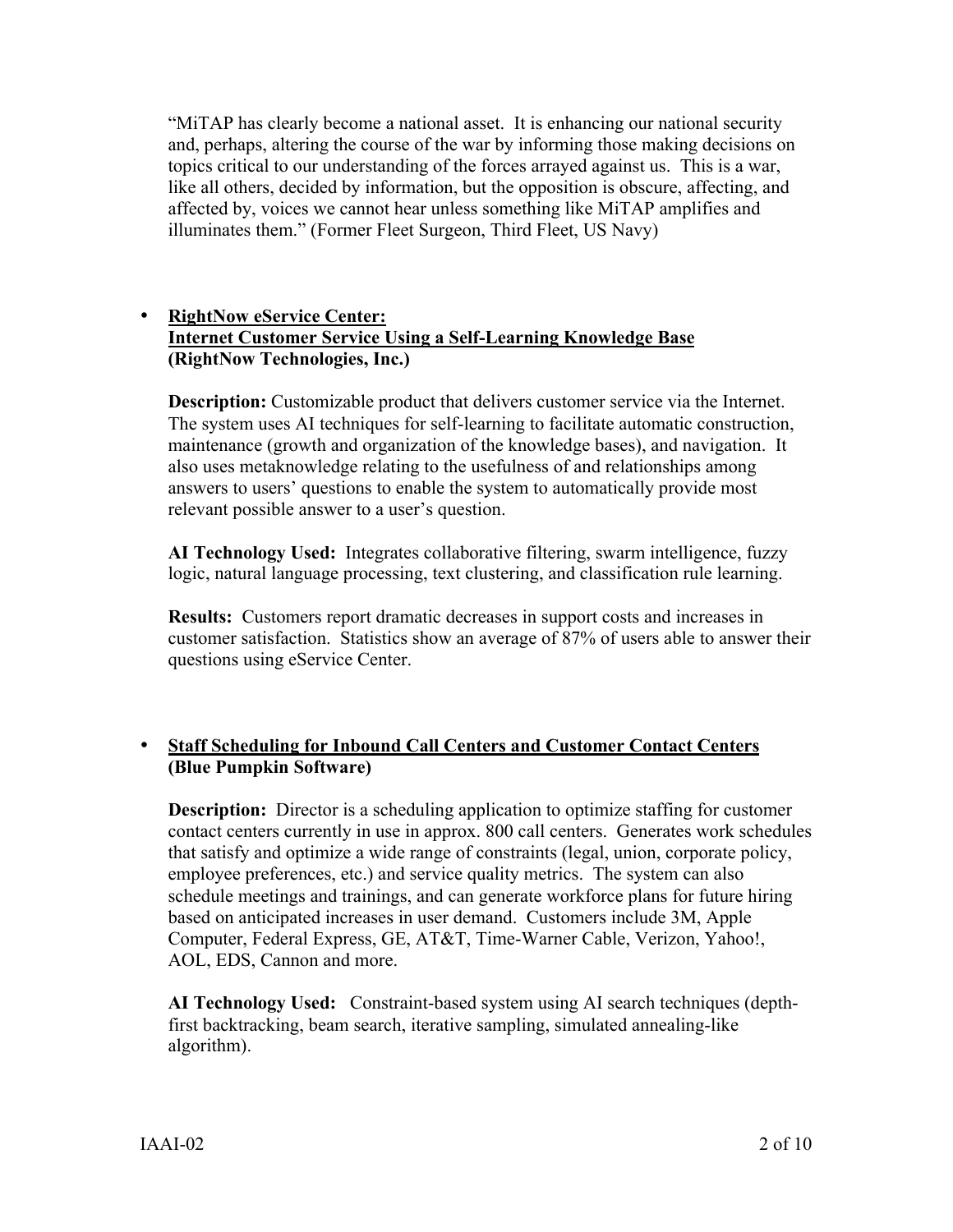**Results:** A one-week schedule for 150 agents (at 15 minute granularity) is generated in under 5 minutes on a Pentium-III desktop machine; a 1000-agent scenario takes 30-60 minutes. Anecdotal results include customer Borders Group (books, music, movies retailer) reports increased agent productivity by 53%, 33% reduction in expenses by more efficient staff allocation, customer service levels of 88% during peak holiday period with most calls answered in under 10 seconds, 25% reduction in recruiting and training expenses. SGI reported a 37% increase in agent productivity, a 40% improvement in customer service, and a 47% increase in caller satisfaction ratings. Timberline Software and Compaq Canada report similar impressive quantifiable results.

## **A Decision-Support System for Quote Generation (IBM T.J. Watson Research Center)**

**Description:** A prototype agent-based system to assist suppliers in responding to requests for quotes in a business-to-business e-commerce supply chain. The system provides suggested ways of fulfilling requests and shows alternatives that illustrate tradeoffs in quality, cost and timelines, which allows the decision maker to consider alternatives that reduce cost and improve customer value. The system shows ways to combine orders from multiple RFQs to improve production efficiency and cost reduction. It shows the human decision maker ways to possibly substitute and/or relax requirements to improve efficiency and profitability.

**AI Technology Used:** Intelligent agents for retrieving requests for quotes, finding supply items to fulfill the RFQ, and generate and evaluate possible solutions.

**Results:** Working prototype with ideas to extend the system using probabilistic reasoning and data mining techniques.

### **UTTSExam: A Campus-Wide University Exam-Timetabling System (National University of Singapore)**

**Description:** Automated exam scheduling system that has scheduled 27,235 students taking one or more of 1,250 exams in one of 11 venues.

**AI Technology Used:** Genetic algorithm with consistency checking.

**Results:** Once data entry was complete, the system scheduled 100,599 student examinations in less than 5 minutes, was conflict-free, and enabled last minute changes. Previously this task was done manually, took several weeks, and was errorprone.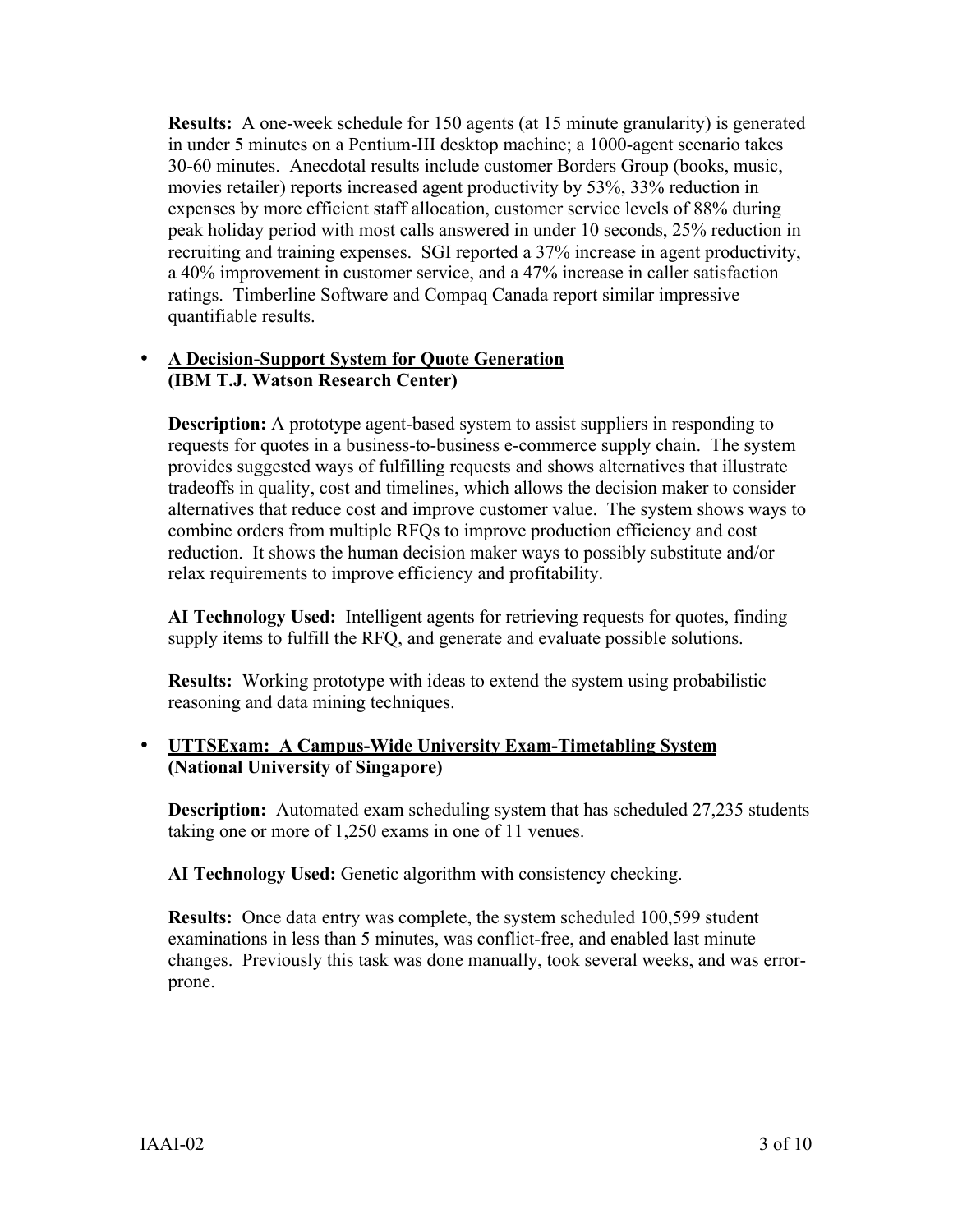#### **A Structure Based Configuration Tool: Drive Solution Designer (DSD) (University of Bremen, encoway GmbH, University of Hamburg, and Lenze AG)**

**Description:** Complex product configuration system used by sales engineers to make on-site quotes for drives (e.g. for printing and sorting machines, automated saws, etc.). The system fulfills the functional requirements of the user from a large and highly complex catalog of components, and optimizes the solution for price, production efficiency, and delivery time. The system includes thousands of different engines, gears, engine controllers and additional components and their variants manufactured by Lenze. Currently the system is used by approx. 150 sales engineers for design layout, finding the appropriate configuration of components.

**AI Technology Used:** Heuristic, constraint-based configuration using depth-first search, knowledge-based representation, several inferencing techniques, constraint propagation.

**Results:** The time for a sales engineer to generate an offer has been reduced from an average of 4 hours to 30 minutes, and from an error-prone (and associated costs) manual method to an almost 0% error-rate; reduced costs for solutions with better performance. The system chooses more standard components more often which reduced production and maintenance costs.

#### **Development and Deployment of a Disciple Agent for (Military Conflict) Center of Gravity Analysis (George Mason University for the U.S. Army War College)**

**Description:** A learning agent shell (in the expert systems shell vein) that can be used to build instructable knowledge-based systems for intelligent computer-aided instruction. Much of the knowledge can be input by the expert, with refinement by the knowledge engineer, reducing the knowledge acquisition bottleneck. The shell, Disciple-RFK was used in this paper, for an application area called Center of Gravity analysis to teach students to identify those strategic characteristics, capabilities or localities from which a military force derives its power, strength or will to fight. The COG agent application supports students in developing a COG analysis report for a war scenario thus imparting knowledge of the processes involved in such strategic thinking.

**AI Technology Used:** Knowledge based representation, object ontology, task reduction rules and mixed-initiative reasoning.

**Results:** Disciple was used successful in the COG course in both the Winter and Spring sessions, resulting in the USAWC deciding to continue and expand the integration of Disciple in this course for the next academic year and beyond. Some of the COG students also took a "Military Applications of AI" course and used the Disciple-RFK shell to train a personal COG agent for a particular scenario.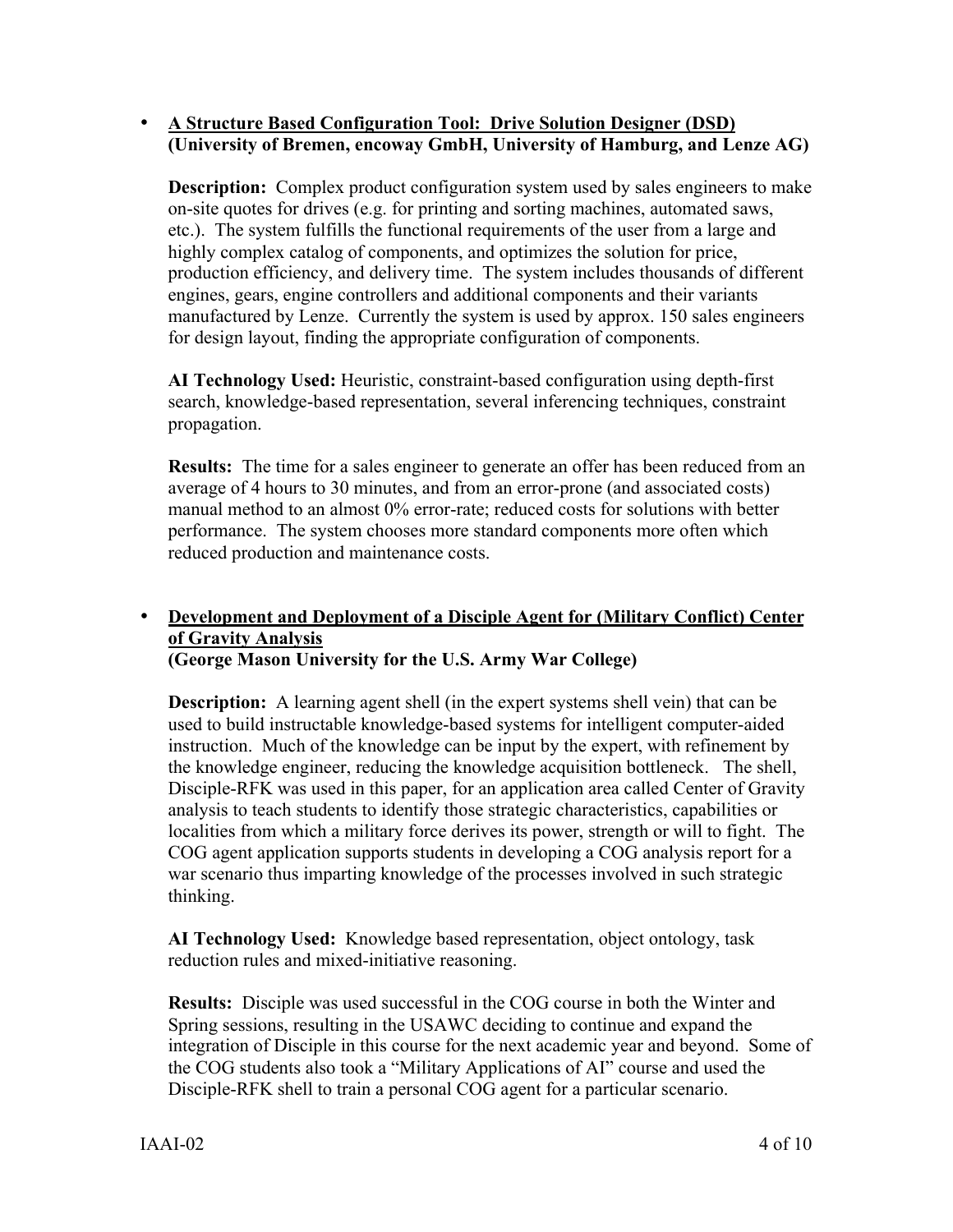# **Emerging Applications**

# **Getting from Here to There: Interactive Planning and Agent Execution for Optimizing Travel**

#### **(University of Southern California, Information Sciences Institute and Fetch Technologies)**

**Description:** An automated, responsive business travel planning system to aid the traveler not only in initial travel planning, but to provide updates on real conditions (flight delays, fare changes, etc.) that can affect travel. The Travel Assistant is an integrated travel planning and monitoring assistant, organizing the preliminary travel plans, and evaluating tradeoffs such as taking a car or taxi to the airport. Intelligent agents can monitor travel conditions, fare reductions, earlier connecting flights that are available, etc. and notify the system as required so the user can easily adapt as conditions change. Further, if a flight is delayed by more than an hour, the system can automatically fax to the car rental counter and hotel to ensure the user will have a car and hotel room upon (eventual) arrival.

**AI Technology Used:** Hierarchical constraint planning, intelligent agents.

**Results:** This experimental system is in use internally at USC/ISI and the developers plan to make it more widely available on the Web as part of the Electric Elves Project.

### **WhyNot: Debugging Failed Queries in Large Knowledge Bases (University of Southern California, Information Sciences Institute)**

**Description:** WhyNot guides a user in debugging a failed query to a large knowledge-base. When a query returns "unknown", the system generates a small set of plausible partial proofs to guide the user to analyze why a query could not be answered successfully. It helps the user identify what knowledge might have been missing, or where the system might have failed to make a relevant inference.

**AI Technology Used:** The WhyNot partial proof generator is built into the inference engine of the PowerLoom Knowledge Representation & Reasoning system; uses natural deduction to perform inference combining forward and backward chaining.

**Results:** A first version of the system has been deployed to help debug queries to a version of the Cyc knowledge base containing over 1 million facts and over 35,000 rules.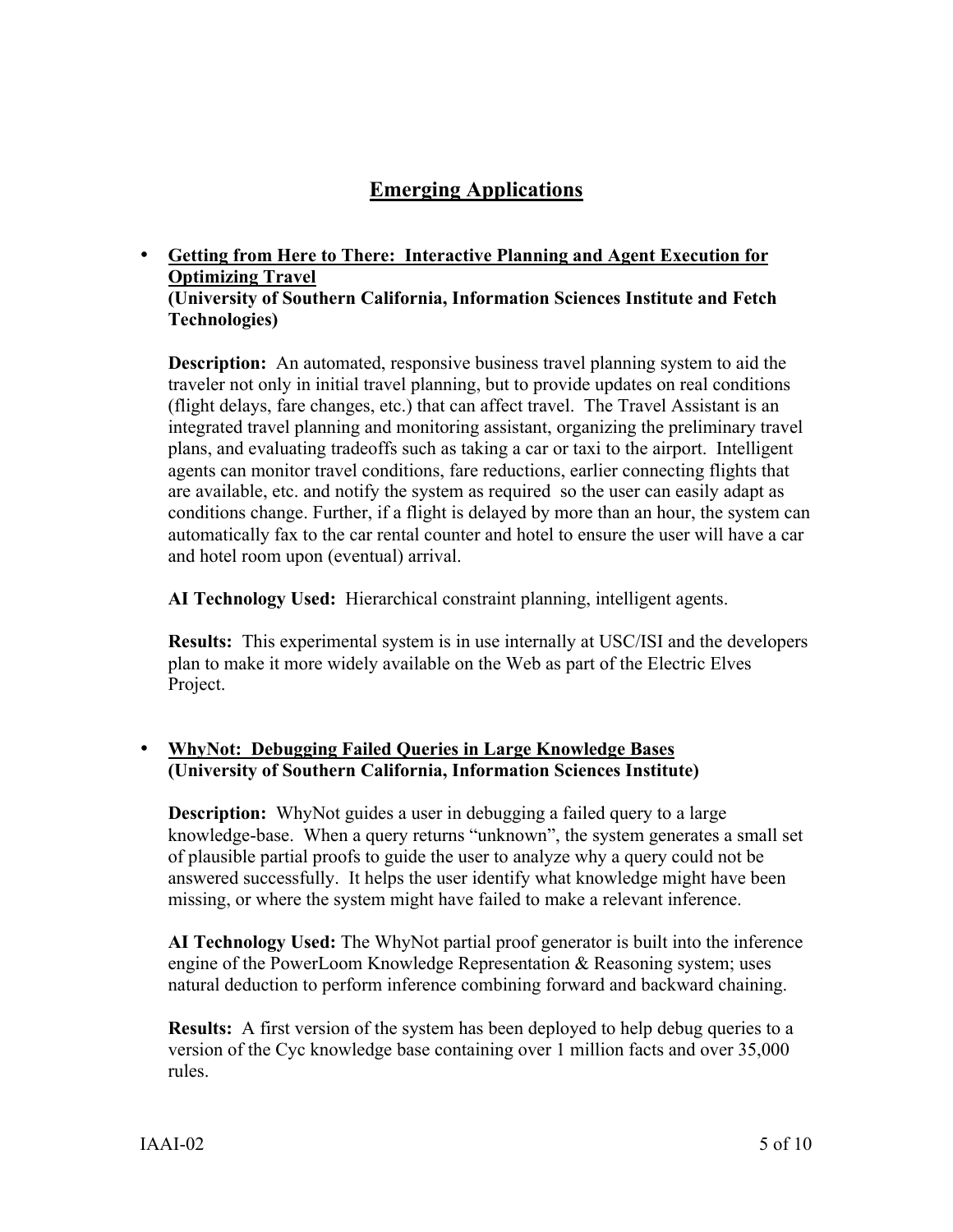# **An Analogy Ontology for Integrating Analogical Processing and First-Principles reasoning**

## **(Northwestern University, Georgia Institute of Technology)**

**Description:** There is mounting psychological evidence that much human cognition involves using analogies. This paper presents research work in integrating analogical processing into AI systems.

**AI Technology Used:** An analogy ontology that provides a formal, declarative representation of the contents and results of analogical reasoning; integration of analogical processing with first-principles reasoners.

**Results:** The paper discusses three demonstration systems that have used the analogy ontology: a crisis management analogical reasoner that answers questions about international incidents, a course of action analogical critiquer that provides feedback about military plans, and a comparison question-answering system for knowledge capture. Each system uses large, general-purpose knowledge bases.

# **Applying Perceptually Driven Cognitive Mapping to Virtual Urban Environments**

## **University of Southern California, Institute for Creative Technologies**

**Description:** This paper discusses a method for building a cognitive map of a virtual urban environment. The goal is to develop virtual humans with believable perceptual and spatial behaviors. This work is relevant to computer games, military training simulations, and immersive learning environments. It is the virtual equivalent of spatial mapping in mobile robotics needed for tracking its location, navigating, and determining where places are with respect to one another. It will enable virtual agents in simulations to behave in a more believable fashion – blocking a doorway with their body and then stepping back to invite the visitor in, avoiding snipers and ambushes, crowd control, etc.

**AI Technology Used:** Cognitive mapping, space representation.

**Results:** Research results enable virtual humans to map their environment using a realistic model of perception.

## **Toward Practical Knowledge-Based Tools for Battle Planning and Scheduling (BBN Technologies, U.S. Army, Austin Information Systems)**

**Description:** This paper describes the Course of Action Development and Evaluation Tool (CADET), a knowledge-based tool for developing realistic battle plans for large units of the U.S. Army (e.g., Division or Brigade). It plans across multiple dimensions, decomposing tasks into detailed actions; determines the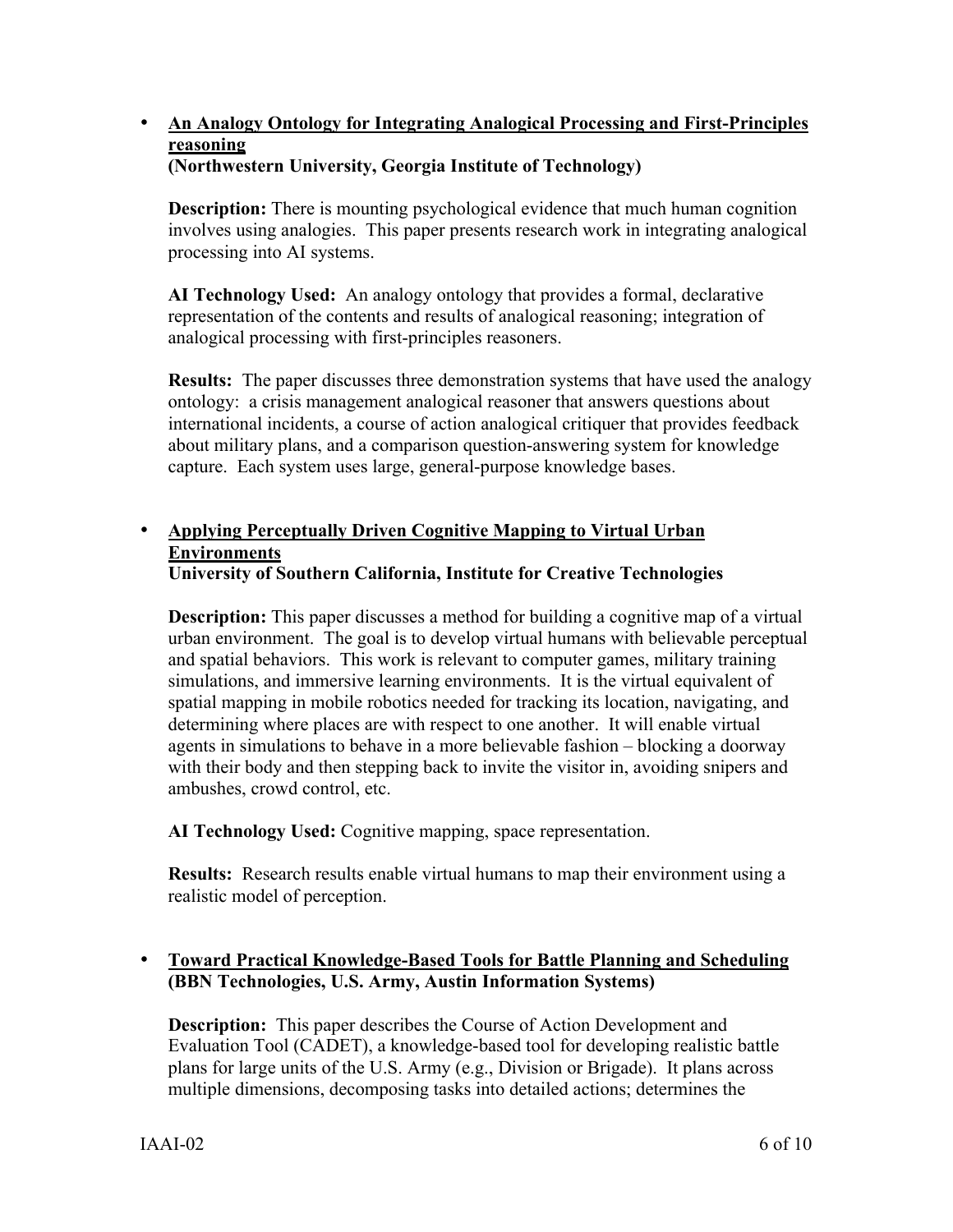necessary supporting relations; allocates tasks and assets; takes into account dependencies between tasks and availability of assets; predicts enemy actions and reactions; devises counter-actions; and estimates paths of movements, timing requirements, attrition, and risk.

**AI Technology Used:** Integrates incremental planning and scheduling, knowledge based systems, rules.

**Results:** Several different experimental systems have been built using CADET. In addition, an extensive blind judging was performed comparing CADET-generated vs. human-generated plans. Where the humans plans took on average 16 person-hours, CADET plans took less than 2 minutes to generate and 20 minutes of human review and post-editing (0.4 hours.) The CADET system was found to perform on par with the human staff in a dramatically faster manner (almost two orders of magnitude) without loss of quality as compared to conventional, manual process.

## **Knowledge Formation and Dialogue Using the KRAKEN Toolset (Cycorp)**

**Description:** KRAKEN is a natural language knowledge acquisition tool for the Cyc knowledge base. It allows subject-matter experts to make meaningful additions to an existing knowledge base without being computer experts. Users interact with KRAKEN via an NL interface, which translates back and forth between English and the KB's logical representation language. The Cyc KB is currently the largest general knowledge base in the world, housing roughly 1.4 million hand-entered rules interrelating 100,000+ concepts.

**AI Technology Used:** Natural Language, consistency checking, intelligent assistants.

**Results:** KRAKEN's performance was evaluated in an independent experiment by a team of domain experts unfamiliar with Cyc. They successfully entered new knowledge of cell biology. In this early version of KRAKEN, the system's responses were rated on a 0-3 point scale in terms of correctness, quality of representation and explanation, averaging 1.91. Further evaluation six months later showed marked improvements in the system.

## **AI on the Battlefield: An Experimental Exploration (U.S. Army, BBN Technologies, Northwestern University)**

**Description:** This paper describes an experiment that loosely integrated several advanced research tools for performing successive steps in planning an Army Course of Action for a Brigade. Such planning involves a wide range of assets and capabilities: thousands of professional soldiers and officers, hundreds of combat and support vehicles, sophisticated intelligence and communication equipment and specialists, artillery and missiles, engineers, medical units, repair shops, and much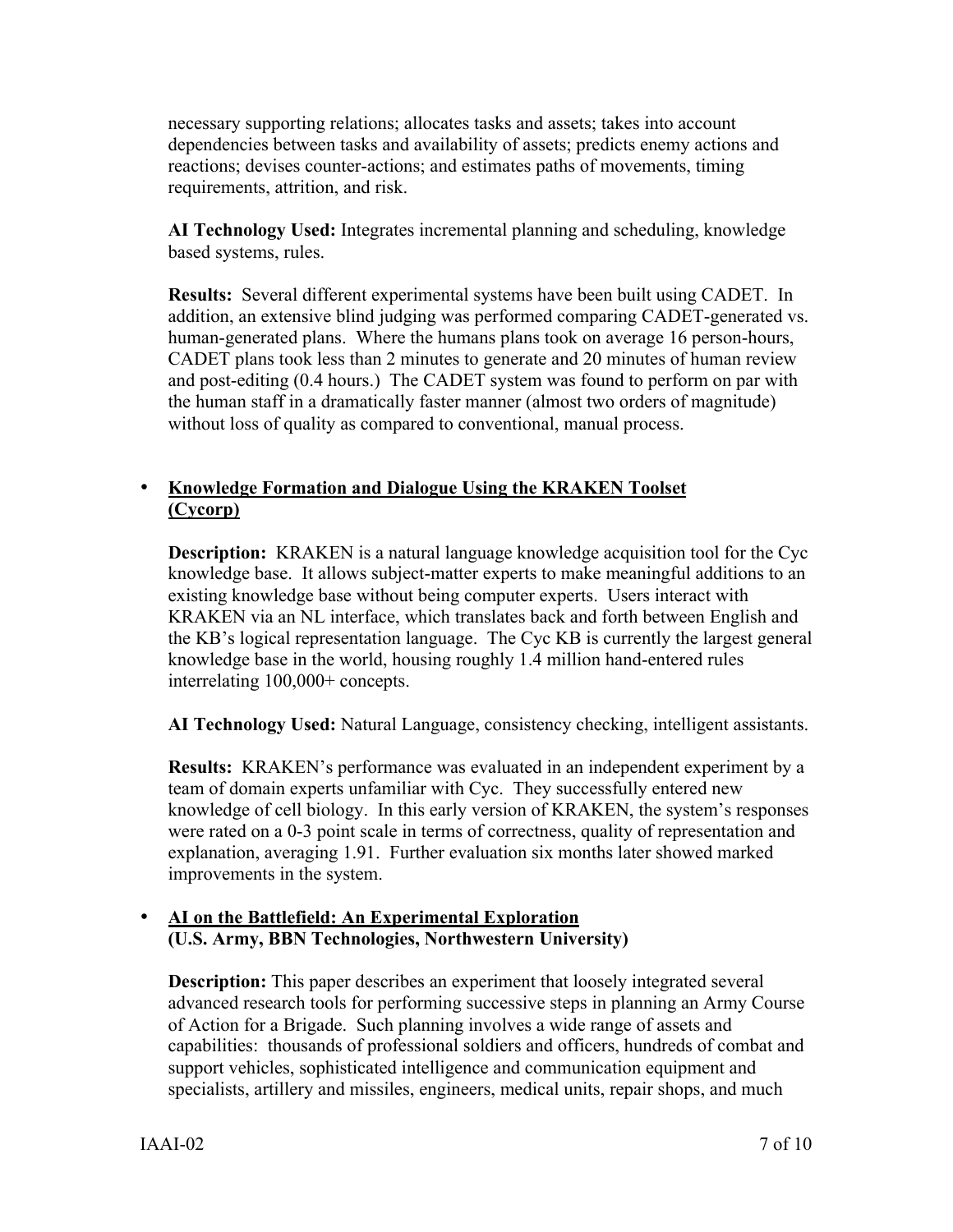more. In battle, these assets may perform hundreds of complex tasks of multiple types: intelligence collection, movements, direct and indirect fires, construction of roads, bridges sand obstacles, transportation and handling of supplies, managing civilian populations, command and control, etc. The tools that were integrated included: COA Creater from Northwestern University that allows a user to sketch the high level COA into the computer with underlying semantic knowledge based representation; a COA statement tool (Alphatech) that enabled natural language entry of the COA statement; the Fusion Engine (Teknowledge) generates a single information file from the two separate input sources; an SML translator (Teknowledge) to translate knowledge fragments into SML schema; CADET (Carnegie Group now owned by BBN Technologies) that transforms the high level COA statement into a detailed plan/schedule of operation.

**AI Technology Used:** A range of technologies were integrated such as qualitative spatial interpretation of course-of-action diagrams to interleaved adversarial planning and scheduling.

**Results:** The cobbled system was used in an experiment conducted over three days involving eight Army officers. The system was easy to learn and generated detailed plans comparable in quality to manually generated plans – but dramatically faster.

#### **Intelligent Control of Auxiliary Ship Systems (The Johns Hopkins University Applied Physics Laboratory)**

**Description:** This paper describes the Open Autonomy Kernel, a generic architecture for autonomous distributed process control. OAK is specifically designed to support difficult control programs for complex systems with incomplete sensor coverage with distributed control. It includes capabilities for fault detection and recovery, and goaldirected control. For the purposes of this paper, OAK's capabilities were tested on a reduced scale version of a US Navy destroyer's chilled water distribution system.

**AI Technology Used:** Cooperating autonomous agent systems, qualitative modelbased reasoning.

**Results:** Fourteen multi-stage tests were conducted, with OAK performing 34 diagnose-plan-execute reconfiguration cycles successfully. The system was able to identify the most probable failure scenario when insufficient observables presented multiple indistinguishable situations. OAK was also able to respond to two unexpected hardware failures, correctly diagnosing the failures and successfully reconfiguring the system. In cases where multiple solutions were available, OAK was able to determine and select the solution deemed optimal in accordance with the fitness criteria expressed in the script-planner rule base. When no complete solution was available, the "best fit" partial solution was identified and executed.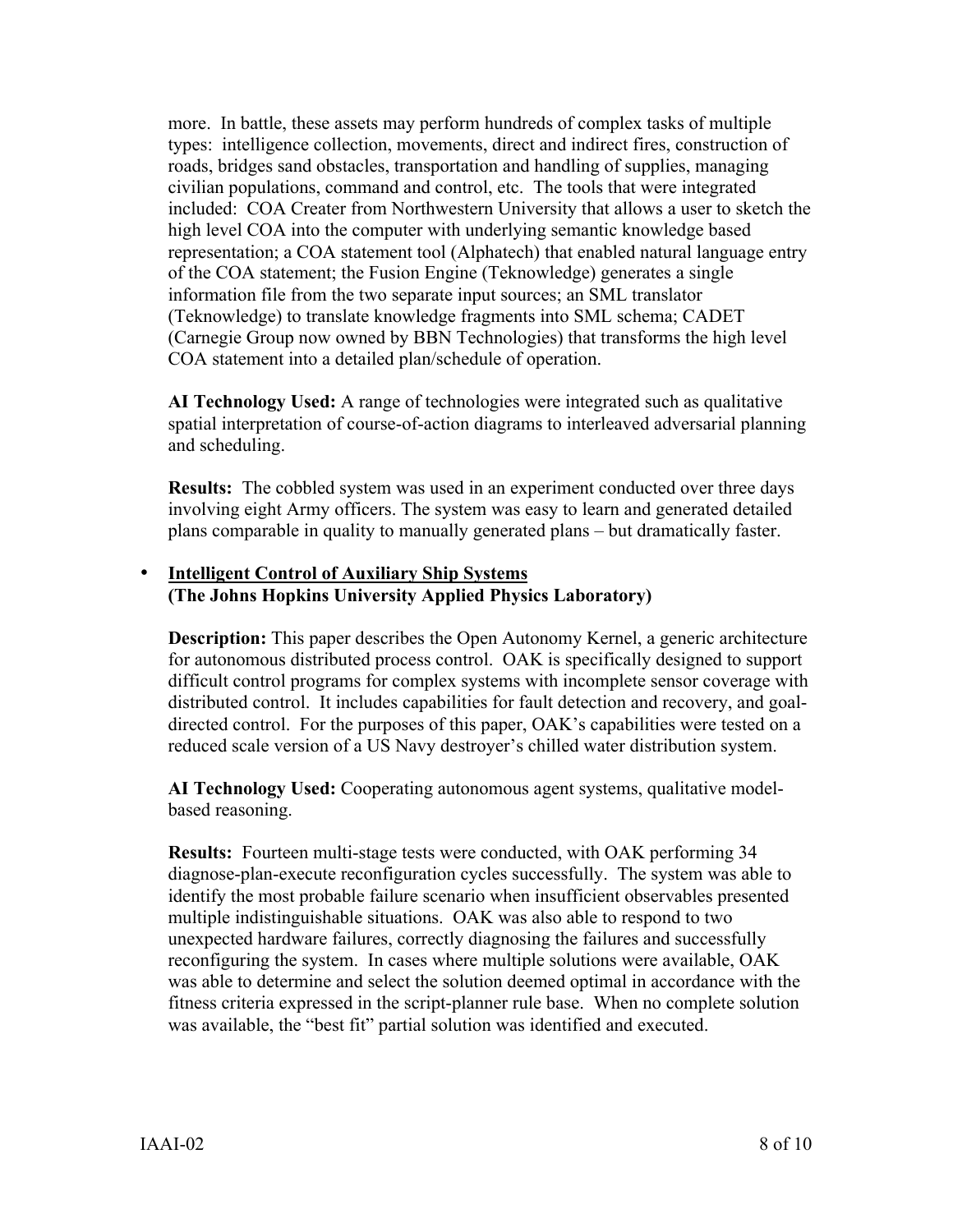#### **Computational Vulnerability Analysis for Information Survivability (Massachusetts Institute of Technology Artificial Intelligence Laboratory)**

**Description:** This paper describes experiments in developing self-adaptive systems that can survive attacks, whether simple or insidious and covert. Given that the infrastructure of modern society is controlled by software systems, a successful attack to the electric power grid, for example, could be catastrophic. At MIT, this group is working on a Computational Vulnerability Analysis system to deduce and develop a comprehensive set of attack models. In particular its goal is to develop multi-stage attack models in which the compromise of one resource is used to facilitate the compromise of other, more valuable resources. Ultimately, the vision is to use these models online as part of a self-adaptive system that can survive attacks.

**AI Technology Used:** Model-based diagnosis.

**Results:** The system is currently in use in a limited way assessing vulnerabilities of the MIT AI Lab's own computing environment.

### **A Web-Based Ontology Browsing and Editing System**

**(SRI International, Boeing Research and Technology, University of Texas at Austin)**

**Description:** This paper describes efforts to develop SHAKEN, a tool that enables domain experts to build knowledge bases with very little training -- without relying on AI scientists and engineers. SHAKEN is a collection of modules for different KB interaction tasks: browsing, editing and querying.

**AI Technology Used:** Knowledge Representation, reasoning (& certain modules implemented in Allegro Common Lisp).

**Results:** The system was extensively evaluated by an external organization that hired four biologists to build knowledge bases using SHAKEN. In addition, two knowledge engineers with some background in biology built comparable KBs in the same time period. The conclusion was that SHAKEN can enable domain experts to build competent KBs comparable to those built by experienced knowledge engineers using the same tools.

#### **The 2001 Trading Agent Competition (University of Michigan, Brown University, AT&T Labs – Research, North Carolina State University)**

**Description:** This paper describes the second Trading Agent Competition, aimed at shedding light on research issues in automating e-trading strategies. It is based on a challenging market scenario in the domain of travel shopping. The competition